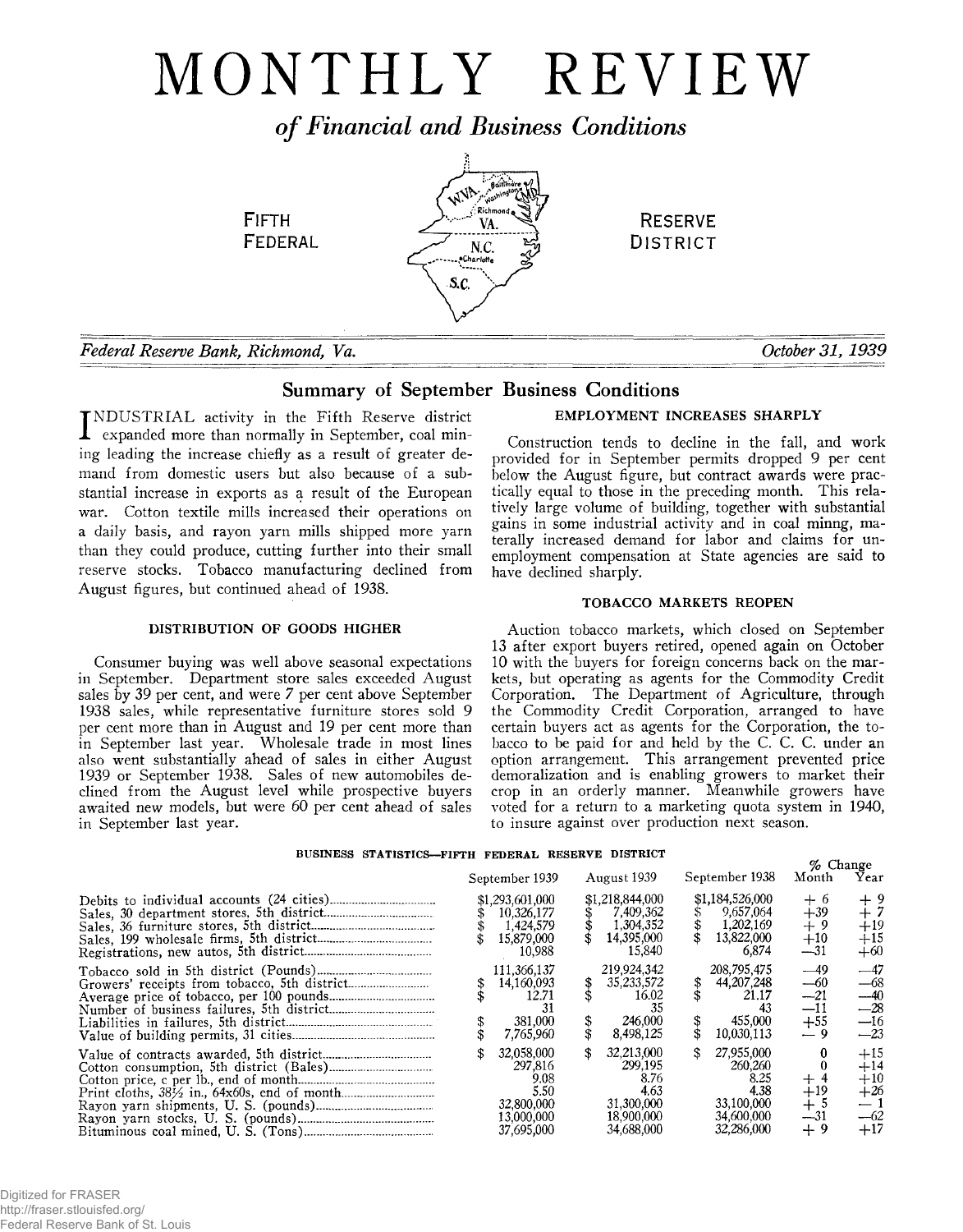## NOTE CIRCULATION INCREASES SEASONALLY

Government security holdings of the Federal Reserve Bank of Richmond declined between September 15 and October 15 as a result of a reallocation of System holdings on October 1. The volume of Federal Reserve notes in circulation showed further seasonal increase as crop marketing spread and fall trade expanded. Discounts for member banks rose slightly, but at the same time member bank reserve deposits also increased. Cash reserves of the bank rose during the month, chiefly due to receipts from the shift of securities to other Reserve banks.

#### **RESERVE BANK STATEMENT ITEMS Fifth District**

|                                                                                                                                                     |   |                                                     |   | 000 omitted                                         |                                                     |
|-----------------------------------------------------------------------------------------------------------------------------------------------------|---|-----------------------------------------------------|---|-----------------------------------------------------|-----------------------------------------------------|
| <b>ITEMS</b>                                                                                                                                        |   | Oct. 15<br>1939                                     |   | Sept. 15<br>1939                                    | Oct. 15<br>1938                                     |
| $Discounts$ held $\ldots \ldots \ldots \ldots \ldots$<br>Foreign loans on gold<br>Open market paper<br>Industrial advances<br>Government securities | s | 360<br>142<br>24<br>1.023<br>139,408                | s | 200<br>87<br>23<br>1.043<br>151,912                 | \$<br>324<br>23<br>1.461<br>120,321                 |
| Total earning assets<br>Circulation of Fed. Res. notes<br>Members' reserve deposits<br>Cash reserves<br>Reserve ratio                               |   | \$140.957<br>215.245<br>283,686<br>413,613<br>74.75 |   | \$153,265<br>210.496<br>273,187<br>398.943<br>72.48 | \$122,129<br>208.740<br>224.898<br>389.278<br>76.99 |

### LOANS, INVESTMENTS AND DEPOSITS RISE

Loans and discounts continued to increase moderately in 41 reporting member banks between September 13 and October 11, and deposits also rose by more than the increase in loans. All figures in the skeleton statement show substantial increases over figures for October 12, 1938.

#### SELECTED ITEMS-41 REPORTING BANKS

| Fifth District                                                                                                                                                                                   |                                                                 |                                                                 |                                                                 |  |
|--------------------------------------------------------------------------------------------------------------------------------------------------------------------------------------------------|-----------------------------------------------------------------|-----------------------------------------------------------------|-----------------------------------------------------------------|--|
|                                                                                                                                                                                                  | 000 omitted                                                     |                                                                 |                                                                 |  |
| <b>ITEMS</b>                                                                                                                                                                                     | Oct. 11<br>1939                                                 | Sept. 13<br>1939                                                | Oct. 12<br>1938                                                 |  |
| Loans & discounts<br>Investments in securities<br>Reserve bal. with $F. R.$ bank $$<br>Cash in vaults<br>Demand deposits<br>Time deposits<br>Money borrowed $\ldots \ldots \ldots \ldots \ldots$ | \$255,652<br>446.514<br>180.616<br>23.413<br>530.923<br>200.504 | \$248.637<br>433.539<br>183,969<br>23,043<br>521.368<br>200.024 | \$237.763<br>422.107<br>146,965<br>19.908<br>471.987<br>198.800 |  |
|                                                                                                                                                                                                  |                                                                 |                                                                 |                                                                 |  |

#### MUTUAL SAVINGS TURN UPWARD

Deposits in 10 mutual savings banks in Baltimore, after declining in July and August on account of vacation withdrawals, turned upward again in September by about the usual amount. Total deposits on September 30, 1939, of \$219,921,027 compared with \$219,426,239 on August 31 this year and \$217,903,802 on September 30 last year.

## COMMERCIAL FAILURES DECREASE

Commercial failures in the Fifth district and the United States were reported by *Dun & Bradstreet* as follows:

| PERIODS            | Number of Failures<br>District U.S. |       | $\mathbf{District}$ | Total Liabilities<br>U.S. |
|--------------------|-------------------------------------|-------|---------------------|---------------------------|
| September 1939     | 31                                  | 758   | \$381,000           | 9.402.000                 |
| August 1939        | 35                                  | 859   | 246,000             | 11.259.000                |
| September $1938$   | 43                                  | 866   | 455,000             | 14.341.000                |
| $9$ Months, $1939$ | 432                                 | 9.097 | \$4,778,000         | \$128,494,000             |
| 9 Months, $1938$   | 489                                 | 9.980 | 6,356,000           | 184,456,000               |

## EMPLOYMENT AND PAYROLLS RISE

Employment broadened in September and the first half of October, and unemployment compensation payments declined as employment agencies found work for many applicants and industrial plants called workers back. Industrial activity in nearly all lines has increased since September 1, and the weather was so favorable for outdoor work that no recession occurred in that field. Tobacco markets which closed at the middle of September reopened on October 10, with additional openings in Virginia, giving employment to many handlers, graders, etc. One large industry in the district has announced wage increases to be made in the near future averaging approximately 10 per cent, and it is estimated that the increase in base pay under the Fair Labor Standards Act made on October 24 will further increase wages of many thousands of Fifth district workers, chiefly in tobacco handling concerns, saw mills, fertilizer plants and textile mills. The following figures, compiled for the most part by the Bureau of Labor Statistics, show the trends of employment and payrolls in the Fifth district from August to September:

|                                                                                                                                         | Percentage change from<br>Aug. 1939 to Sept. 1939         |                                                           |  |  |  |
|-----------------------------------------------------------------------------------------------------------------------------------------|-----------------------------------------------------------|-----------------------------------------------------------|--|--|--|
| <b>STATES</b>                                                                                                                           | in number<br>on payroll of payroll                        | in amount                                                 |  |  |  |
| Maryland<br>Dist. of Columbia $\ldots, \ldots, \ldots, \ldots, \ldots$<br>Virginia<br>West Virginia<br>North Carolina<br>South Carolina | $+9.5$<br>$+ 5.6$<br>$+3.5$<br>$+1.7$<br>$+2.4$<br>$-0.8$ | $+8.6$<br>$+3.2$<br>$+ 4.0$<br>$+2.4$<br>$+4.3$<br>$+2.7$ |  |  |  |

#### DEBITS RISE SHARPLY

Debits to individual accounts in 24 Fifth district cities rose 6 per cent in September over August debits, and also gained 9 per cent in comparison with debits in September 1938. An increase in September over August is seasonal, and every reporting city except three showed higher figures for the later month. The declines in Danville and Durham were due to tobacco markets being closed this year during the last half of September, and the decrease in Columbia resulted from an unusually high August figure.

#### **DEBITS TO INDIVIDUAL ACCOUNTS Fifth District**

|                                                                                                                            |                                                                    | 000                                                                    | omitted                                                            |                                                                             |                                                                 |
|----------------------------------------------------------------------------------------------------------------------------|--------------------------------------------------------------------|------------------------------------------------------------------------|--------------------------------------------------------------------|-----------------------------------------------------------------------------|-----------------------------------------------------------------|
| <b>CITIES</b>                                                                                                              | Sept.<br>1939                                                      | Aug.<br>1939                                                           | Sept.<br>1938                                                      | % of Change<br>Month                                                        | Year                                                            |
| Maryland                                                                                                                   |                                                                    |                                                                        |                                                                    |                                                                             |                                                                 |
| Baltimore<br>.<br>Cumberland<br>$\cdots$<br>Hagerstown                                                                     | \$<br>355,028<br>7,833<br>10,115                                   | \$<br>325.562<br>7,546<br>8.030                                        | \$<br>306.963<br>7.472<br>8,410                                    | $+ 9$<br>$+ 4$<br>$+26$                                                     | $+16$<br>$+5$<br>$+20$                                          |
| Dist. of Col.                                                                                                              |                                                                    |                                                                        |                                                                    |                                                                             |                                                                 |
| Washington<br>$\sim$ $\sim$ $\sim$ $\sim$                                                                                  | 263,294                                                            | 246,187                                                                | 231,490                                                            | $+$ 7                                                                       | $+14$                                                           |
| Virginia                                                                                                                   |                                                                    |                                                                        |                                                                    |                                                                             |                                                                 |
| Danville<br>.<br>$Lynchburg \ldots$<br>Newport News<br>Norfolk<br>.<br>$Portsmooth$ ,<br>Richmond<br>Roanoke               | 9,114<br>14,661<br>11,247<br>49.575<br>4.398<br>170.576<br>25,886  | 9.170<br>13,405<br>9.602<br>43,747<br>3,913<br>ł.<br>169,458<br>24.621 | 10,399<br>14,599<br>7.630<br>43,779<br>3,982<br>184.248<br>23.825  | -1<br>—<br>$+9$<br>$+17$<br>$+13$<br>$+12$<br>-1<br>$\, +$<br>- 5<br>$+$    | $-12$<br>$\Omega$<br>$+47$<br>$+13$<br>$+10$<br>-7<br>-<br>$+9$ |
| West Virginia                                                                                                              |                                                                    |                                                                        |                                                                    |                                                                             |                                                                 |
| Charleston<br>1.1.1.1.1<br>Huntington<br>.<br>Parkersburg                                                                  | 47.526<br>17,514<br>$9.522*$                                       | 46,420<br>15,673<br>$9.607*$                                           | 41,110<br>14.285<br>.                                              | $+2$<br>$+12$<br>$\mathbf{1}$<br>---                                        | $+16$<br>$+23$<br>$\ddot{\phantom{1}}$                          |
| North Carolina                                                                                                             |                                                                    |                                                                        |                                                                    |                                                                             |                                                                 |
| Asheville<br>Charlotte<br>.<br>Durham<br>Greensboro<br>Raleigh<br>.<br>$William $<br>Winston-Salem<br>$\ddot{\phantom{a}}$ | 12.898<br>64,911<br>35,558<br>20,241<br>42,162<br>11.617<br>42,067 | 12,499<br>61.310<br>41,281<br>18,095<br>40.266<br>11.111<br>40.681     | 12.234<br>55,547<br>44,326<br>17,557<br>39.612<br>11,582<br>39.914 | $+3$<br>- 6<br>$^{+}$<br>$-14$<br>$+12$<br>$+$ 5<br>$+$<br>- 5<br>-3<br>$+$ | + 5<br>$+17$<br>$-20$<br>$+15$<br>$+$ 6<br>$\mathbf{0}$<br>$+5$ |
| South Carolina                                                                                                             |                                                                    |                                                                        |                                                                    |                                                                             |                                                                 |
| Charleston<br>.<br>Columbia<br>.<br>Greenville<br>Spartanburg                                                              | 18,017<br>26,698<br>21.101<br>11.564                               | 15,489<br>27.256<br>17,710<br>9.812                                    | 14,821<br>24.795<br>17,512<br>8.434                                | $+16$<br>$-2$<br>$+19$<br>$+18$                                             | $+22$<br>$+8$<br>$+20$<br>$+37$                                 |
| District Totals<br>$\ddot{\phantom{a}}$                                                                                    | \$1,293,601                                                        | \$1,218,844                                                            | \$1,184,526                                                        | $^{+}$<br>- 6                                                               | $+9$                                                            |

**\* Not included in Totals.**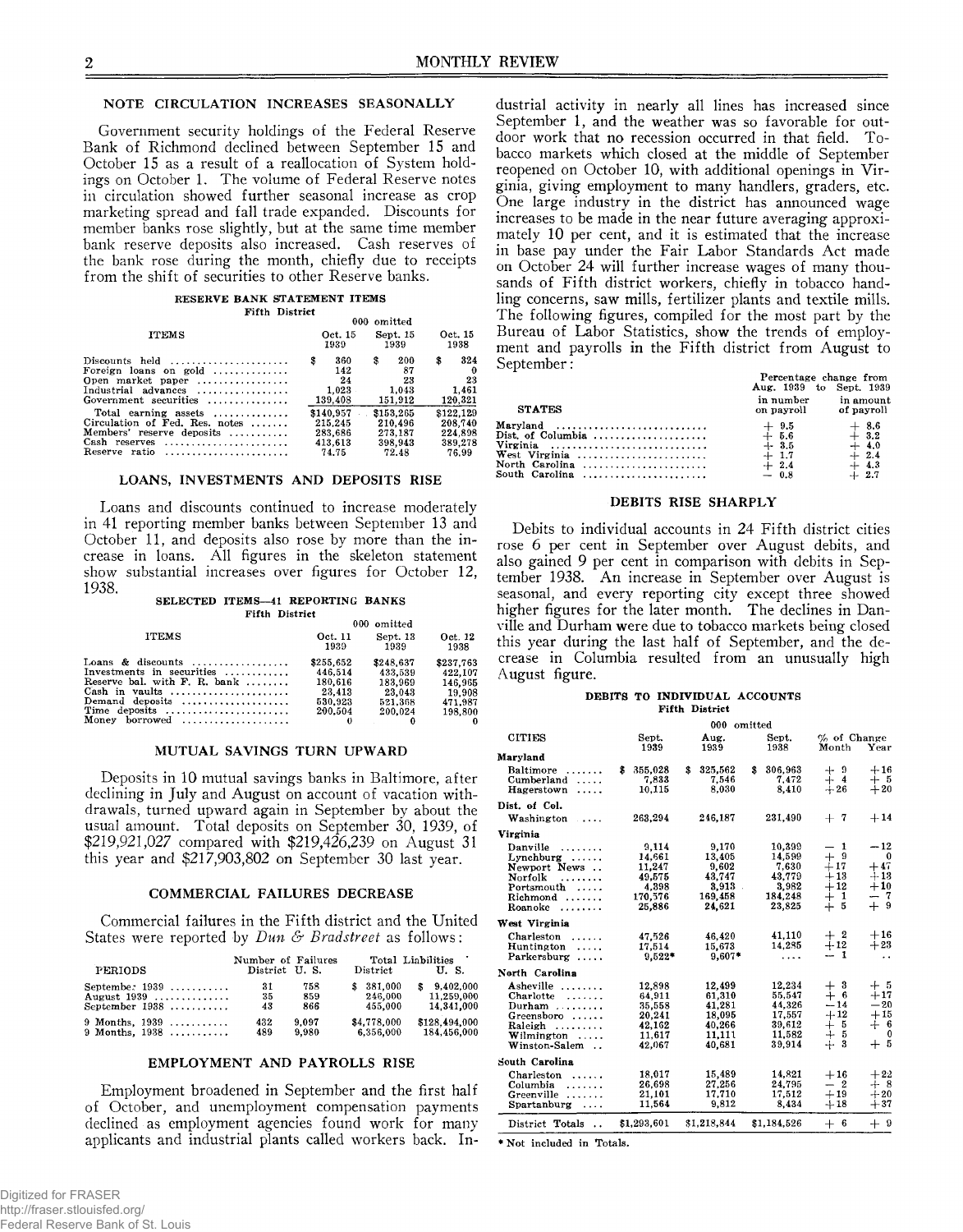# AUTO SALES DECLINE SEASONALLY

New models of automobiles, for which buyers began waiting toward the end of August, did not come out until late September or early October, and sales of new cars last month in the Fifth district were materially lower than in August but exceeded September 1938 sales by 60 per cent. Many dealers had only a few cars on their floors during September. Stocks of used. cars are reported moderate, and dealers apparently occupy a favorable position for fall business. The following registration figures for new cars were furnished by *R. L. Polk & Co.:*

**REGISTRATION OF NEW PASSENGER CARS— NUMBER**

| <b>STATES</b>            | Sept.<br>1939 | Sept.<br>1938 | %<br>Change | 1939    | 9 Months 9 Months<br>1938 | %<br>Change |
|--------------------------|---------------|---------------|-------------|---------|---------------------------|-------------|
| Maryland<br>1.1.1.1.1    | 2,585         | 1.169         | $+121$      | 29,496  | 18.836                    | $+57$       |
| Dist. of Col. $\ldots$   | 1.340         | 712           | -88<br>┵    | 19.191  | 12.613                    | $+52$       |
| Virginia<br>.            | 2.190         | 1.709         | -28<br>+    | 31.679  | 22.879                    | $+38$       |
| West Virginia            | 1.260         | 764           | 65          | 16.915  | 12,059                    | $+40$       |
| No. Carolina<br>$\cdots$ | 2,388         | 1,680         | 42<br>┿     | 33,540  | 22.469                    | $+49$       |
| So. Carolina<br>$\cdots$ | 1,225         | 840           | 46          | 18,622  | 10,710                    | $+74$       |
| District                 | 10.988        | 6.874         | 60<br>$+$   | 149.443 | 99.566                    | $+50$       |

# CONSTRUCTION SLACKENS

As is usually the case in September, construction work provided for in building permits issued and contracts actually awarded last month declined from the summer volume. Estimated valuation of permits issued in 31 Fifth district cities totaled \$7,765,960 in September, compared with \$8,498,125 in August and \$10,030,113 in September 1938. Washington led in permit valuation last month with \$2,874,570, followed by Baltimore with \$1,- 097,394, Charlotte with \$586,854, Charleston, S. C., with \$486,968, and Charleston, W. Va., with \$385,005. Eighteen of the 31 cities reported higher figures for September 1939 than for September 1938, but a decrease of nearly \$2,500,000 in Washington brought the district total down by 23 per cent last month. Permits issued in the first 9 months of 1939 totaling \$91,236,608 exceeded the 1938 figure of \$65,109,426 for the corresponding period by 40 per cent.

Contracts awarded in September for all types of construction in the Fifth district totaled \$32,058,000, a very small decline from \$32,213,000 for August but 15 per cent above \$27,955,000 in September 1938. Total contracts awarded from January through September amounted to \$302,781,000 this year and \$216,358,000 last year, a gain of 40 per cent in 1939. Figures collected by the *F. W . Dodge Corporation* by states for September 1939 and 1938 on construction contracts awarded are as follows :

| CONSTRUCTION CONTRACTS AWARDED |  |
|--------------------------------|--|
|                                |  |

| <b>STATES</b>                                                                                 | Sept. 1939                                                         | Sept. 1938                                                         | $\%$ Change                      |
|-----------------------------------------------------------------------------------------------|--------------------------------------------------------------------|--------------------------------------------------------------------|----------------------------------|
| $Maryland \dots \dots \dots \dots \dots \dots$<br>Dist. of Col.<br>Virginia<br>North Carolina | \$6.693.000<br>3.172.000<br>5.811.000<br>$3.229.000*$<br>5.926.000 | \$6.351.000<br>4.068.000<br>6.565.000<br>$1.770,000*$<br>5.943.000 | $+ 5$<br>$-22$<br>$-11$<br>$+82$ |
| South Carolina                                                                                | 7,641,000                                                          | 3,505,000                                                          | $+118$                           |
| $Fifth$ District                                                                              | \$32,472.000                                                       | \$28,202,000                                                       | $+$ 15                           |

**\* Includes some contracts outside 5th district.**

# DEMAND FOR COAL RISES SHARPLY

Bituminous coal production, which had increased steadily since the April-May shutdown, took a sharp jump further upward immediately after the beginning of war in Europe, and foreign cargo loadings at Hampton Roads increased several-fold. A rise in industrial activity also raised fuel requirements of domestic consumers. Car loadings of coal were reported at an all-time high by one leading carrier during the week ended September 29. Advances in coal prices have so far been unimportant. Tonnage of bituminous coal mined in the United States in September totaling 37,695,000 net tons was 9 per cent above 34,688,000 tons mined in August 1939 and 17 per cent above 32,286,000 tons in September 1938. Shipments of coal through Hampton Roads this calendar year to October 7 totaled 14,459,734 tons, compared with 12,391,038 tons shipped to the same date in 1938. The demand for foreign cargo coal is expected to continue far above recent figures as long as Europe remains at war.

# TEXTILE ORDERS LEVEL OFF

In the first half of September cotton textile mills received orders materially ahead of production, but in late September and early October operations were increased while orders declined, bringing about an approximate balance. Cloth and yarn prices were well maintained at higher levels attained in September. With orders on hand to insure full time operations for the fall, many mills are not seeking additional commitments at current prices.

Consumption of cotton by states in the Fifth district in September 1939, August 1939, and September 1938, in bales, is shown below :

#### **COTTON CONSUMPTION— FIFTH DISTRICT**

**In Bales**

| <b>MONTHS</b>  | No. Carolina So. Carolina |           | Virginia | District  |
|----------------|---------------------------|-----------|----------|-----------|
| September 1939 | 166.640                   | 118.362   | 12.814   | 297.816   |
| August 1939    | 163.494                   | 121.535   | 14.166   | 299.195   |
| September 1938 | 138.826                   | 110.280   | 11.154   | 260,260   |
| 9 Months. 1939 | 1,396,400                 | 1.045.694 | 105,770  | 2.547.864 |
| 9 Months. 1938 | 1.102.986                 | 855.271   | 102.665  | 2.060.922 |

# RAYON SHIPMENTS EXCEED PRODUCTION

Data from *Rayon Organon* for October indicate that rayon filament yarn consumption has reached a point above the industry's capacity to produce yarn at present deniers spun, and it is therefore apparent that with less than two weeks' supply of yarn on hand producers cannot ship as much during the next quarter as they did last quarter, when 97,000,000 pounds were shipped by reducing reserve stocks from 32,600,000 pounds at the end of June to 13,000,000 pounds at the end of September. Shipments of yarn last month totaled 32,800,000 pounds, of which 5,900,000 pounds came from reserve stocks. The rayon industry has reduced the advance booking period from a maximum of 90 days to 60 days.

### COTTON CROP ESTIMATE IS REDUCED

Spot cotton prices fluctuated around 9 cents per pound from the middle of September to the middle of October. On September 15 the average price for middling grade cotton on 10 Southern markets was 9.18 cents, but dropped to 8.96 cents on September 22. After advancing again to 9.08 cents on September 29, the price declined to 8.97 cents on October 6 and held the same average to October 13.

The Department of Agriculture reduced its estimate of 1939 cotton production in its October report, placing the figure at 11,928,000 bales against the September estimate of 12,380,000 bales, a decline of 3.7 per cent. In contrast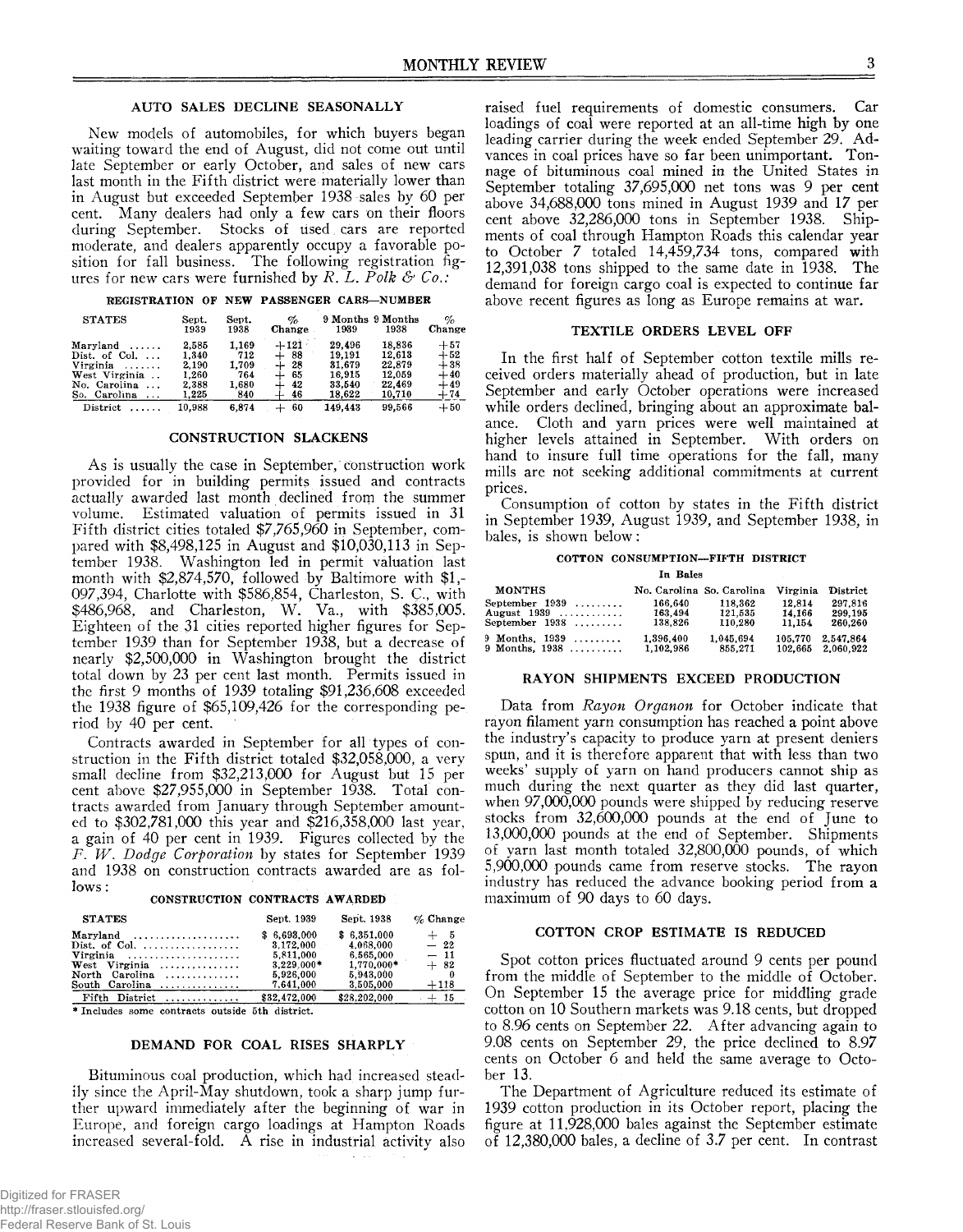with this National decline, the aggregate production forecast for Fifth district cotton states was raised from 1,- 312,000 bales to 1,397,000 bales, an improvement of 6.5 per cent during September.

#### **COTTON CONSUMPTION AND ON HAND**

#### **(Bales)**

|                                                                          | Sept.<br>1939         | Sept.<br>1938     | Aug. 1 to Sept. 30<br>This Year Last Year |           |
|--------------------------------------------------------------------------|-----------------------|-------------------|-------------------------------------------|-----------|
| Fifth district states:<br>$Cotten$ consumed                              | 297.816               | 260,260           | 597.011                                   | 533,611   |
| Cotton growing states:<br>Cotton consumed<br>Cotton on hand Sept. 30 in  | 534,735               | 456.701           | 1.066.367                                 | 927.132   |
| Consuming establishments<br>Storage & compresses  14,154,340 12.974.699  | 727.333               | 930.577           | .<br>.                                    |           |
| United States:<br>Cotton consumed $\ldots$<br>Cotton on hand Sept. 30 in | 624.902               | 533.399           | 1,253,350                                 | 1.092.808 |
| Consuming establishments<br>Storage & compresses  14,175,815 13,033,511  |                       | 870,862 1,107,351 | .<br>.                                    | .<br>.    |
| Exports of cotton $\ldots$                                               | 649.057               | 388,658           | 867.849                                   | 589.501   |
| Spindles active, $U$ , $S$ , $\dots \dots$                               | 22.231.976 22.183.972 |                   |                                           |           |

#### TOBACCO MARKETS RESUME SALES

Auction tobacco markets, which closed on September 13 to prevent demoralization of prices, opened again on October 10. Prices on the reopening were slightly better than those paid just prior to the shut-down, averaging about 15 cents per pound. Export buyers returned to the markets as agents for the Commodity Credit Corporation of the Department of Agriculture, under an arrangement by which the exporters have an option to buy the tobacco from the C. C. C. at a later date. Exporters normally buy about a third of the flue-cured tobacco crop. Sales of tobacco in the Fifth district in September prior to the closing of the markets were as follows, compared with a full month's sales in September 1938:

|                                         | Producers' Tobacco Sales, Pounds | Price per Cwt.                |                  |                  |
|-----------------------------------------|----------------------------------|-------------------------------|------------------|------------------|
| <b>STATES</b>                           |                                  | September 1939 September 1938 | 1939             | 1938             |
| So. Carolina $\ldots$ .<br>No. Carolina | 19.407.860<br>91,958,277         | 26.729.841<br>182.065.634     | \$12.50<br>12.76 | \$19.01<br>21.49 |
|                                         | 111.366.137                      | 208.795.475                   | 12.71            | 21.17            |
| Season through                          | 331.289.479                      | 350,567,402                   | 14.91            | 22.27            |

#### TOBACCO MANUFACTURING DECLINES

Tobacco products manufactured in September declined from August levels, but exceeded September 1938 figures in all lines except snuff. The Bureau of Internal Revenue reports as follows on September manufacturing:

#### **TOBACCO PRODUCTS MANUFACTURED**

|                                         | Sept. 1939     | Sept. 1938 % Change |       |
|-----------------------------------------|----------------|---------------------|-------|
| Smoking & chewing<br>$topacco. Pounds $ | 27.411.852     | 27.056.195          | $+1$  |
| $C \text{is}$ rettes, number            | 14.789.904.810 | 14.710.977.947      | $+1$  |
| Cigars, number $\ldots$                 | 486.864.568    | 486.481.938         | - 0   |
| $Snuff$ , pounds                        | 2.949.488      | 3.520.488           | $-16$ |

# RETAIL AND WHOLESALE TRADE

|                                                                                                                                          | <b>DEPARTMENT</b>                                          |                                                                       | STORE TRADE                                      |                                                       |                                                                     |
|------------------------------------------------------------------------------------------------------------------------------------------|------------------------------------------------------------|-----------------------------------------------------------------------|--------------------------------------------------|-------------------------------------------------------|---------------------------------------------------------------------|
|                                                                                                                                          | Net Sales<br>Sept. 1939<br>comp. with<br>September<br>1938 | Net Sales<br>Jan. 1 to date<br>comp. with<br>same period<br>last year | Sept.<br>1938                                    | Stocks<br>Sept. 30, 1939<br>comp/with<br>Aug.<br>1939 | Ratio Sept.<br>collections<br>to accounts<br>outstanding<br>Sept. 1 |
| (3)<br>Richmond<br>$\ddotsc$<br>Baltimore (8)<br>Washington $(6)$ .<br>Other Cities (13)<br>District (30)                                | $+7.2$<br>5.6<br>-7.6<br>$^{+}$<br>8.1<br>$+ 6.9$          | - 3.0<br>1.7<br>$\ddagger$<br>5.0<br>4.6<br>-3.6                      | 6.9<br>┿<br>2.1<br>3.2<br>┿<br>2.2<br>$-1 - 3.1$ | $+12.4$<br>$+13.0$<br>$+11.5$<br>$+1.5$<br>$+11.0$    | 30.9<br>31.2<br>26.6<br>26.9<br>28.5                                |
| Same stores by states,<br>with 28 stores added:<br>Virginia (13)<br>$\ddotsc$<br>West Va. (10)<br>No. Carolina (8).<br>So. Carolina (13) | $+7.7$<br>7.3<br>8.2<br>$\pm$<br>$+14.6$                   | $+3.6$<br>$+2.9$<br>$+1.9$<br>$+15.5$                                 | .<br>.<br>.<br>$\cdots$                          | $\cdots$<br>.<br>$\cdots$<br>$\cdots$                 | .<br>$\cdots$<br>.<br>                                              |

#### **RETAIL FURNITURE SALES**

| Maryland, 10 stores<br>$+24$<br>$\begin{array}{c} + & 6 \\ + & 6 \\ + & 9 \\ + & 12 \\ + & 30 \\ + & 8 \end{array}$<br>Dist. of Col., 7 stores<br>$+10$<br>Virginia. $9$ stores<br>$\begin{array}{r} +\phantom{0}6\ +\phantom{0}82\ +\phantom{0}61\ +\phantom{0}19\ \hline \end{array}$<br>North Carolina, 4 stores $\ldots$<br>South Carolina, 5 stores<br>District, $36 \text{ stores}^*$<br>Individual Cities:<br>Baltimore, 10 stores<br>Baltimore, 10 stores $+24$<br>Richmond, 4 stores $-2$<br>$\begin{array}{c} + 6 \\ + 2 \\ + 6 \end{array}$<br>Washington, 7 stores<br>$+10$ | <b>STATES</b>                | % Change in Sales, Sept. and 9 Months 1939 | Compared with Compared with<br>Sept. 1938 9 Months 1938 |  |
|-----------------------------------------------------------------------------------------------------------------------------------------------------------------------------------------------------------------------------------------------------------------------------------------------------------------------------------------------------------------------------------------------------------------------------------------------------------------------------------------------------------------------------------------------------------------------------------------|------------------------------|--------------------------------------------|---------------------------------------------------------|--|
|                                                                                                                                                                                                                                                                                                                                                                                                                                                                                                                                                                                         |                              |                                            |                                                         |  |
|                                                                                                                                                                                                                                                                                                                                                                                                                                                                                                                                                                                         |                              |                                            |                                                         |  |
|                                                                                                                                                                                                                                                                                                                                                                                                                                                                                                                                                                                         |                              |                                            |                                                         |  |
|                                                                                                                                                                                                                                                                                                                                                                                                                                                                                                                                                                                         |                              |                                            |                                                         |  |
|                                                                                                                                                                                                                                                                                                                                                                                                                                                                                                                                                                                         |                              |                                            |                                                         |  |
|                                                                                                                                                                                                                                                                                                                                                                                                                                                                                                                                                                                         |                              |                                            |                                                         |  |
|                                                                                                                                                                                                                                                                                                                                                                                                                                                                                                                                                                                         |                              |                                            |                                                         |  |
|                                                                                                                                                                                                                                                                                                                                                                                                                                                                                                                                                                                         |                              |                                            |                                                         |  |
|                                                                                                                                                                                                                                                                                                                                                                                                                                                                                                                                                                                         |                              |                                            |                                                         |  |
|                                                                                                                                                                                                                                                                                                                                                                                                                                                                                                                                                                                         |                              |                                            |                                                         |  |
|                                                                                                                                                                                                                                                                                                                                                                                                                                                                                                                                                                                         | * Includes one W. Va. store. |                                            |                                                         |  |

#### **WHOLESALE TRADE, 199 FIRMS**

|                                                                                            | Sept.<br>1938                    | Net Sales<br>September 1939<br>compared with<br>Aug.<br>1939 | Sept. 30 Aug. 31<br>1938 | Stocks<br>Sept. 30, 1939<br>compared with<br>1939 | Ratio Sept.<br>collections<br>to accounts<br>outstanding<br>Sept. 1 |
|--------------------------------------------------------------------------------------------|----------------------------------|--------------------------------------------------------------|--------------------------|---------------------------------------------------|---------------------------------------------------------------------|
| Auto supplies $(7)$<br>Shoes $(5)$<br>Drugs $(13)$                                         | $+23$<br>$+4$                    | $+42$<br>- 9<br>$+8$                                         | - 3<br>9<br>3            | $+2$<br>$-17$<br>┿<br>- 5                         | 70<br>48<br>78                                                      |
| Dry goods $(9)$<br>Electrical goods (17)<br>Groceries $(63)$                               | $+13$<br>$+59$<br>$+16$          | $+34$<br>- 6<br>$+16$                                        | 9<br>$+32$<br>- 8        | $+7$                                              | 40<br>72<br>87                                                      |
| Hardware $(19)$<br>Indus. supplies (11)<br>Plumbing & heating $(6)$                        | $+19$<br>$+32$<br>$+3$           | $+20$<br>$+19$                                               | - 5<br>$+10$<br>- 5      | $\overline{\phantom{0}}$<br>$\div$                | 42<br>63<br>55                                                      |
| Paper & products (8)<br>Tobacco & products $(7)$ .<br>Miscellaneous $(34)$<br>Totals (199) | $+13$<br>$+10$<br>$+11$<br>$+15$ | $+20$<br>0<br>10                                             | $-11$<br>7               |                                                   | 61<br>79<br>73<br>64                                                |

#### CROP FORECASTS

The following figures show forecasts of production based on October 1 conditions, compared with yields in 1938 and in the 10-year period 1928-1937, and percentage changes in acreage this year over or under 1938. Production figures marked  $( + )$  were raised between September 1 and October 1, and those marked  $($ — $)$  were lowered.

|                | Cotton               | (Bales)                  |             |             |
|----------------|----------------------|--------------------------|-------------|-------------|
|                | % Change             | Yield                    | Yield       | Yield       |
|                | Acreage              | 1939                     | 1938        | 1928-1937   |
| Virginia<br>.  | - 15                 | $12,000-$                | 12.000      | 40,000      |
| North Carolina | $-11$                | 475,000                  | 388,000     | 702,000     |
| South Carolina | 0                    | 910,000                  | 648,000     | 827,000     |
|                |                      | Tobacco (Pounds)         |             |             |
| Maryland<br>.  | $+1$                 | $29,562,000+$            | 29,250,000  | 25,217,000  |
| Virginia<br>.  | $+16$                | $126,563,000+$           | 98,906,000  | 98,075,000  |
| West Virginia  | — 6                  | $2,175,000-$             | 2,208,000   | 3,400,000   |
| North Carolina | $+21$                | 692,120,000 -            | 516,850,000 | 493,927,000 |
| South Carolina | $+20$                | 118,750,000              | 98,800,000  | 79,624,000  |
|                | Corn                 | (Bushels)                |             |             |
| Maryland       | $+1$                 | 17,710,000               | 18,537,000  | 15,617,000  |
| Virginia<br>.  | 0                    | 36,136,000               | 34,775,000  | 32,225,000  |
| West Virginia  | $+$<br>-1            | $13,737,000 -$           | 12,640,000  | 12,384,000  |
| North Carolina | — 1                  | 47,151,000               | 46,398,000  | 41,355,000  |
| South Carolina | — 5                  | 25,433,000               | 26,767,000  | 21,335,000  |
|                | Oats                 | (Bushels)                |             |             |
| Maryland       | $+$ 5                | $1.182.000 -$            | 1,312,000   | 1,364,000   |
| Virginia       | $+10$                | 2,020,000                | 1,978,000   | 2,287,000   |
| West Virginia  | — 15                 | $1,387,000-$             | 1,806,000   | 2,218,000   |
| North Carolina | $+4$                 | 5,786,000                | 5,566,000   | 3.906,000   |
| South Carolina | $+7$                 | 11,750,000               | 10,648,000  | 8,488,000   |
|                |                      | Hay (Tons)               |             |             |
| Maryland       | $+1$                 | 491.000 —                | 543,000     | 464,000     |
| Virginia       | $+1$                 | 1,010,000                | 1,138,000   | 916,000     |
| West Virginia  | $+1$                 | $709,000 +$              | 802,000     | 645.000     |
| North Carolina | — 1                  | $829,000+$               | 863,000     | 654,000     |
| South Carolina | $+$<br>1             | 475,000                  | 431,000     | 338,000     |
|                |                      | Irish Potatoes (Bushels) |             |             |
| Maryland       | $-4$                 | $2,250,000+$             | 2,990,000   | 3,257,000   |
| Virginia       | 0                    | $6.952.000 -$            | 10,349,000  | 12,352,000  |
| West Virginia  | — 3                  | $2,852,000 +$            | 2,720,000   | 3,109,000   |
| North Carolina | $+10$                | 8,091,000                | 8,690,000   | 8,028,000   |
| South Carolina | $+17$                | 3,108,000                | 2,784,000   | 2,476,000   |
|                |                      | Sweet Potatoes (Bushels) |             |             |
| Maryland<br>.  | 0                    | $1,200,000 -$            | 1,040,000   | 1,156,000   |
| Virginia       | 0                    | $4.114.000 +$            | 3,570,000   | 4,285,000   |
| North Carolina | 0                    | $8,667,000 +$            | 8,748,000   | 7,896,000   |
| South Carolina | $+5$                 | 6,900,000                | 6,468,000   | 4,965,000   |
|                | Commercial           | Apples (Bushels)         |             |             |
| Maryland       |                      | 1,700,000                | 1,419,000   | 1,331,000   |
| Virginia<br>.  | $\ddot{\phantom{0}}$ | $7,700,000 -$            | 7,268,000   | 8,153,000   |
| West Virginia  | . .                  | $4,000,000 -$            | 3,227,000   | 3,576,000   |
| North Carolina | $\ddot{\phantom{a}}$ | $560,000 -$              | 480,000     | 657.000     |
|                |                      | Peanuts (Pounds)         |             |             |
| Virginia       | $+5$                 | $184,800,000 +$          | 146,010,000 | 148,630,000 |
| North Carolina | $+5$                 | $285,200,000 +$          | 249,075,000 | 238.750.000 |
| South Carolina | -6<br>$+$            | $12,000,000 +$           | 9,100,000   | 8.517.000   |

(Compiled October 21. 1939^

Digitized for FRASER http://fraser.stlouisfed.org/ Federal Reserve Bank of St. Louis